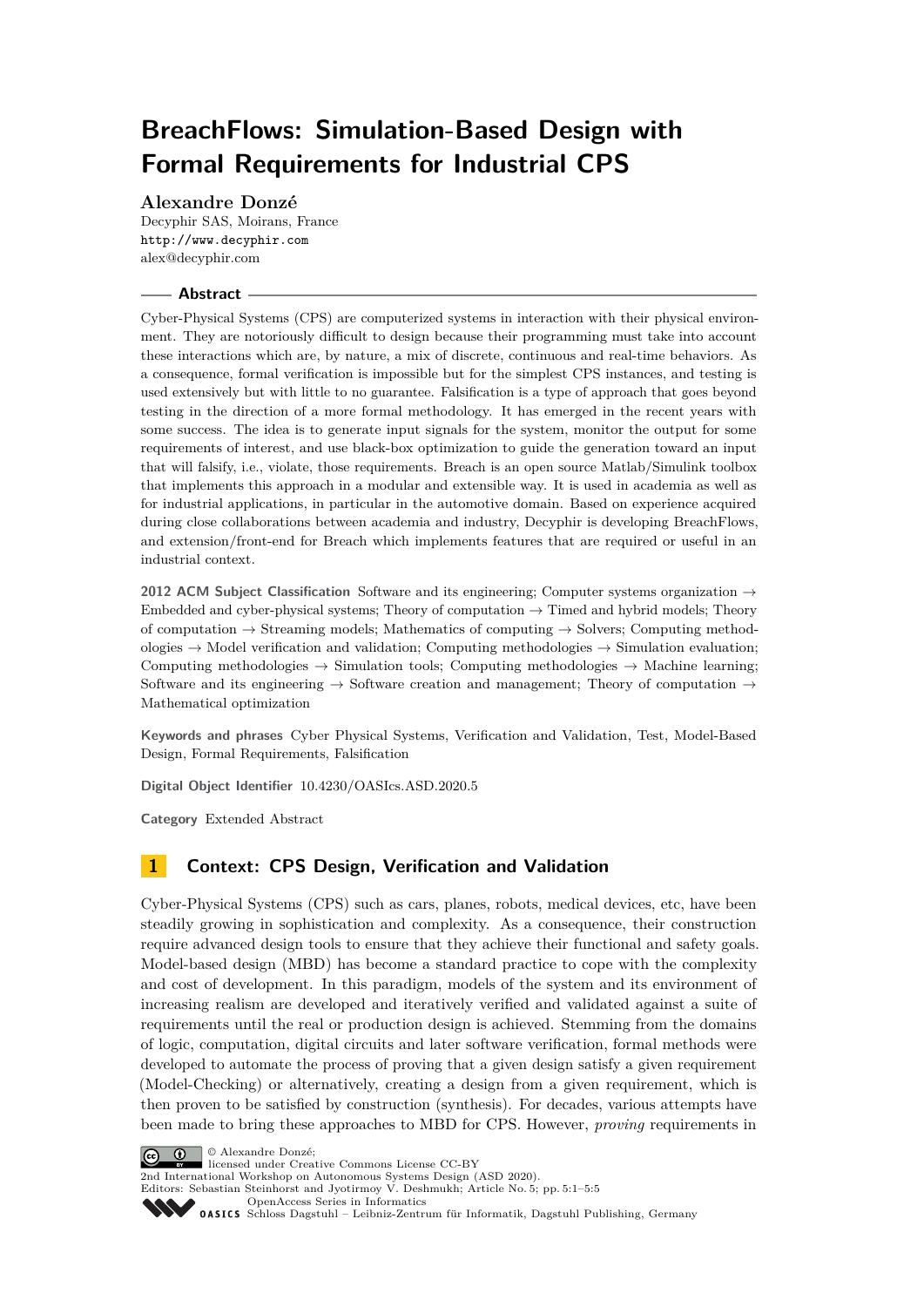### **5:2 Simulation-Based Design with Formal Requirements for CPS**

the strictly formal sense, is possible only for the simplest CPS models, e.g., finite state machines, or in some cases timed automata. Most mathematical and computational models for CPS are so-called *hybrid systems*, mixing non-linear continuous and discrete dynamics. For these, existing formal methods do not scale well in general. This is the case for examples of most models created with modeling frameworks such as Mathworks tool Matlab/Simulink [\[6\]](#page-4-1), which is ubiquitous in the industry. These frameworks are used by engineers mostly for simple testing using simulation. They sometimes implement formal methods but their application is restricted to simple models or small components.

In the last decade or so, an intermediate approach between simple testing and formal methods has emerged. On one side, it is still based on simulations; but as simulator technology has progressed, it has become easier to produce large amount of simulation data, making it possible to perform different types of analysis such as statistical (a la Monte-Carlo), guided search, learning, etc. On the other side, this approach retain some characteristics of formal methods, e.g., the use of formal specifications languages such as temporal logics and their quantitative semantics. One popular example is falsification. Given a system *S* with inputs *u* and a formal requirement  $\varphi$ , its goal is to find some input  $u^*$  such that the behavior of *S* using  $u^*$  falsifies or violates  $\varphi$ . The most common approach to solve this problem makes use of numerical black-box optimization and quantitative semantics. The satisfaction of  $\varphi$  can be estimated by a function  $u \mapsto \rho(\varphi, S(u))$  where  $\rho(\varphi, S(u)) < 0$  implies that *u* falsifies  $\varphi$ . Therefore looking to minimize  $J(u) = \rho(\varphi, S(u))$  can lead to finding an input  $u^*$  such that  $J(u^*)$  < 0, meaning that  $u^*$  is a falsifying input. Conversely, if  $J(u^*) \geq 0$  can be proven to be a global minimum, then we have proven that  $\varphi$  is always satisfied by *S*.

## **2 Breach Features Overview**

The falsification concept and core ideas can be described in a few words but its application in practice can be much more daunting. Breach [\[3\]](#page-4-2) is an open source Matlab/Simulink toolbox that implements the required ingredients in such a way that each one can be dealt with in a modular and reusable way, thus applying a separation of concern approach. In the following, we use the automatic transmission system pictured in Figure [1](#page-2-0) to describe and briefly illustrate these components. They can be broadly categorized as follows:

- **Interfaces**, which define which signals in the models are inputs and outputs for Breach. In our example, throttle and brake are inputs, RPM, gear and speed are outputs for the model, but Breach can also monitor internal signals such as the OutputTorque or ImprellerTorque. Various parameters can also be part of an interface.
- **Input generators**, which define the search space or variable domain for the inputs. E.g., we might consider steps, pulses, piecewise-linear signals, etc. An input generator is often responsible for converting infinite domains (dense time, real-valued set of signals) into finite sets of variables suitable for an optimization problem. For example, if throttle is chosen to be a step signals going from zero to some value, then only two variables are enough to define the throttle signal at all times t: the time of the step and and its amplitude.
- **Requirements**, which define formally the requirements to be falsified. Breach supports Signal Temporal Logics (STL) [\[7\]](#page-4-3), a formal specification language adapted for CPS. An example of a requirement easily expressed in STL is the following:  $\varphi =$  "whenever the car is in gear 4, the speed is above 30 miles per hour." Breach implements the efficient quantitative monitoring algorithm of [\[4\]](#page-4-4), so that computing the quantitative satisfaction of a requirement is generally a negligible overhead compared to computing a simulation of the system.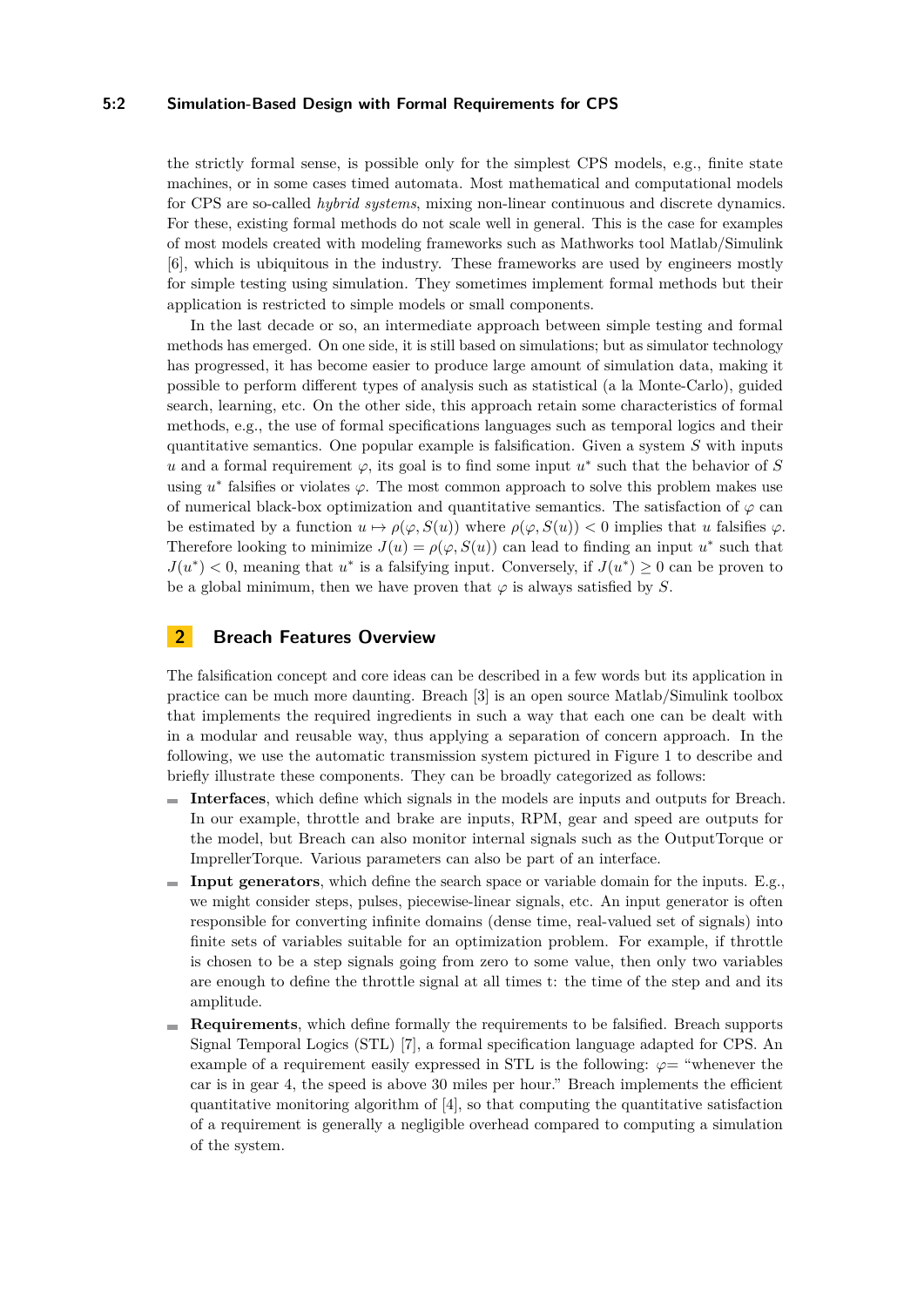<span id="page-2-0"></span>

**Modeling an Automatic Transmission Controller**

**Figure 1** Automatic transmission system. This model simulates the behavior of an automatic gearbox as a function of throttle and braking from the driver.

**Solvers**, which define the automated strategies that will solve the underlying optimization  $\rightarrow$ problem defined to find a falsifying input for the requirement. Solver go from "barbaric" random searches to genetic algorithm, local search with gradient estimation, etc.

Breach provides a collection of classes for each of these components (interfaces for data and Simulink models, basic input generators, STL, and optimization solvers) but one of its design goals was that this collection could be also extensible with reasonable ease. Examples of such extensions can be found in [\[5\]](#page-4-5), where Breach is interfaced with a driving simulator written with the Unity engine and a neural network controller in Python; in [\[1\]](#page-4-6), a different quantitative semantics for STL is implemented; in [\[2\]](#page-4-7) a new stochastic local search solver is implemented; etc.

## **3 BreachFlows: An Engineer Friendly Interface to Breach**

When applying falsification methods (or similar simulation-based approaches with formal requirements) in an industrial context, one is faced with the following challenges:

- **Models complexity, heterogeneity and changeability.** As one may expect, industrial-scale models are typically larger and more complex than theoretical/academic ones. The first consequence is that simulation has a higher computational cost so that performing as few simulations as possible is of paramount importance. Furthermore, a Simulink model can typically embed legacy code, or co-simulate with a different external simulator, import data or post-process outputs. Finally models are often under constant development by different engineers or teams of engineers so that new version with changes can be pushed frequently.
- **Abundance of requirements and lack of** *formalized* **requirements for inputs (test cases) and outputs.** Requirements for a given system design are about as complex and heterogeneous as models, but they are also typically informal and qualitative.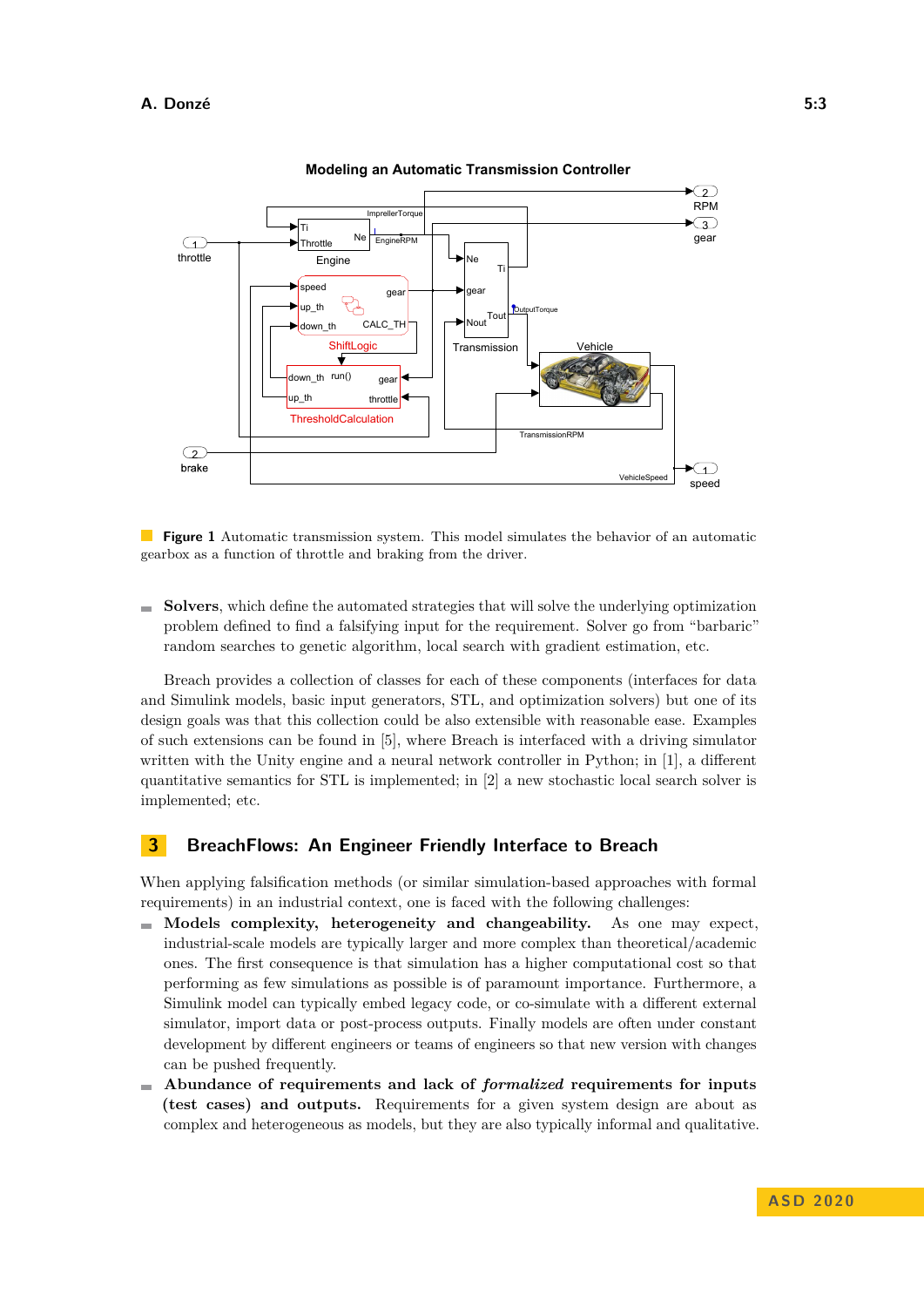## **5:4 Simulation-Based Design with Formal Requirements for CPS**

<span id="page-3-0"></span>

| File Model Requirements Analysis<br>Current Configuration: wf4 pulse1000 GNM cfg.yml<br>Workflow 4 (Simulink + Falsification): Use optimisation to find falsifying trace(s) for the requirements<br>Workspace variables<br><b>Edit Model Configuration</b><br>Model Interface<br>Requirement(s)<br>R<br>Br<br><b>Edit Requirements Configuration</b><br><b>Run Configuration</b><br><b>View Results</b><br><b>Edit Analysis Configuration</b><br>INITSCRIPT InitAFCparams.m<br><b>MODEL</b><br>AFC mdl<br><b>INPUTS</b><br>constant_signal_gen, pulse_signal_gen<br>REQUIREMENTS 1 postprocessing function(s), 1 requirement(s)<br>run simulation using optimization to falsify requirements<br><b>ANALYSIS</b><br><b>Display Signals</b><br><b>Display Requirement(s)</b><br><b>Display Parameters</b><br>Saved configuration file wf4_pulse1000_GNM_cfg.yml |                                          |
|---------------------------------------------------------------------------------------------------------------------------------------------------------------------------------------------------------------------------------------------------------------------------------------------------------------------------------------------------------------------------------------------------------------------------------------------------------------------------------------------------------------------------------------------------------------------------------------------------------------------------------------------------------------------------------------------------------------------------------------------------------------------------------------------------------------------------------------------------------------|------------------------------------------|
|                                                                                                                                                                                                                                                                                                                                                                                                                                                                                                                                                                                                                                                                                                                                                                                                                                                               |                                          |
|                                                                                                                                                                                                                                                                                                                                                                                                                                                                                                                                                                                                                                                                                                                                                                                                                                                               |                                          |
|                                                                                                                                                                                                                                                                                                                                                                                                                                                                                                                                                                                                                                                                                                                                                                                                                                                               |                                          |
|                                                                                                                                                                                                                                                                                                                                                                                                                                                                                                                                                                                                                                                                                                                                                                                                                                                               |                                          |
|                                                                                                                                                                                                                                                                                                                                                                                                                                                                                                                                                                                                                                                                                                                                                                                                                                                               |                                          |
|                                                                                                                                                                                                                                                                                                                                                                                                                                                                                                                                                                                                                                                                                                                                                                                                                                                               |                                          |
|                                                                                                                                                                                                                                                                                                                                                                                                                                                                                                                                                                                                                                                                                                                                                                                                                                                               |                                          |
|                                                                                                                                                                                                                                                                                                                                                                                                                                                                                                                                                                                                                                                                                                                                                                                                                                                               | $\overline{\phantom{0}}$<br>$\checkmark$ |
| <b>Recent Configurations</b><br>1:wf4 pulse1000 GNM cfg.yml                                                                                                                                                                                                                                                                                                                                                                                                                                                                                                                                                                                                                                                                                                                                                                                                   |                                          |
| Load Recent 1<br>Save Current<br><b>Load New</b><br>Quit                                                                                                                                                                                                                                                                                                                                                                                                                                                                                                                                                                                                                                                                                                                                                                                                      |                                          |

#### **Figure 2** Top level GUI of BreachFlows.

Furthermore, although formalism such as (signal) temporal logic are languages that relatively simple in terms of their syntax and core semantics, they can be tricky to use properly. What is worse, engineers are rarely trained to use them and often reluctant or not able to invest time in learning them. Test cases used for testing those requirements are also typically under-specified and custom-made at the discretion of the developers or test engineers.

BreachFlows was developed on top of Breach to address these specific problems. It is essentially a user friendly front-end for Breach which can be used to build requirements sets and setup and maintain falsification problems and other types of analysis, so that they can be applied iteratively to support a CPS design at all stages of developments in a consistent way. Several features and characteristics and how they try to answer to the various challenges described above are the following:

**Configuration management:** at the top level, BreachFlows is a GUI creating and  $\equiv$ managing configuration files for Breach typical workflows. They are clearly divided into three sections: models or data, requirements, and analysis, as illustrated on Figure [2.](#page-3-0) Sections can be imported from configuration to another, and they are designed to be robust to model or requirement changes, so that, e.g., a small change in the model can be reflected by a small change in a corresponding configuration;